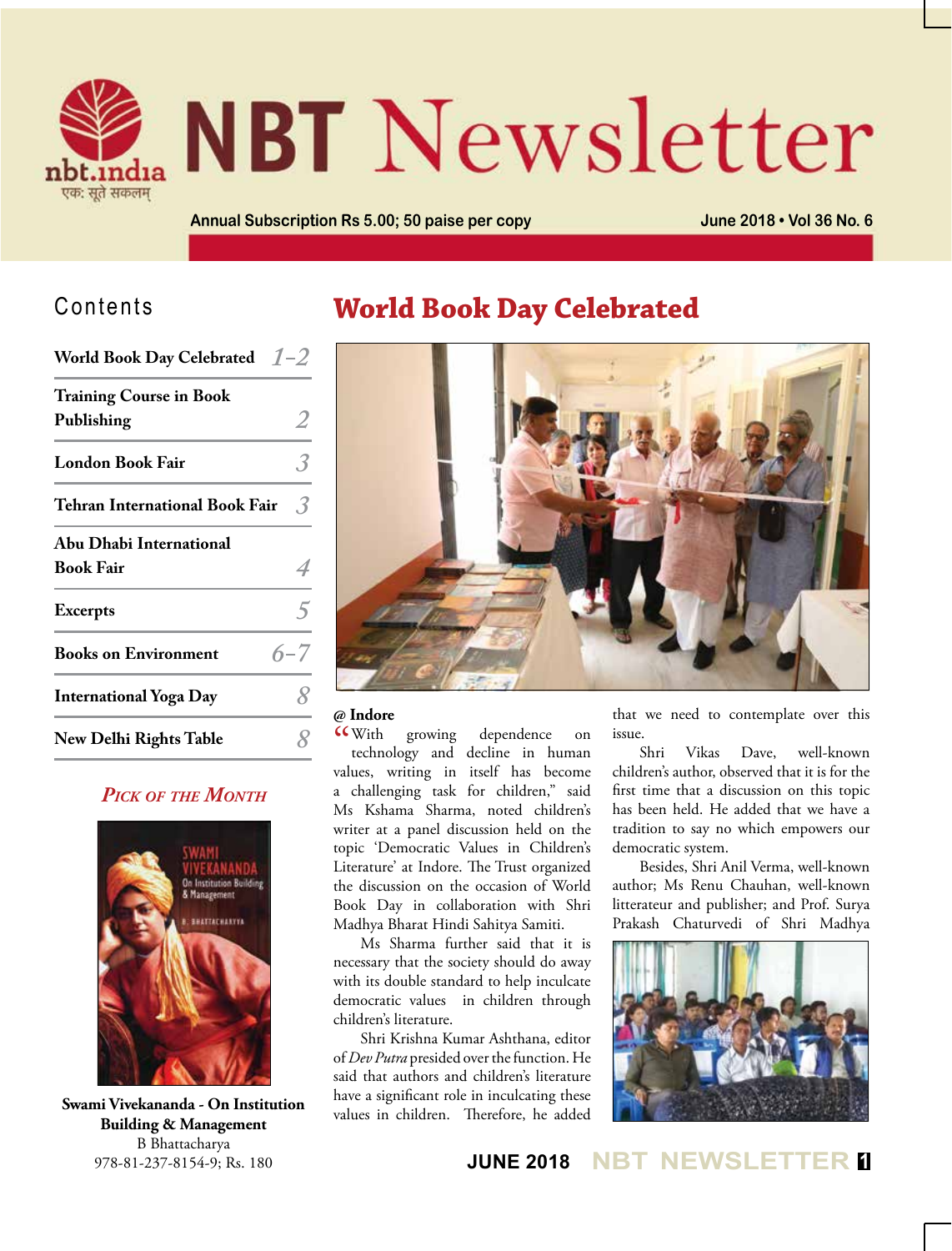Bharat Hindi Sahitya Samiti spoke on the occasion.

Later, recently published NBT book in Hindi 'Bansuri Ke Sur,' authored by Dr Meenakshi Swami was released.

Shri Pankaj Chaturvedi, Hindi Editor, NBT coordinated the programme.

### **@Pithoragarh**

To mark the World Book Day<br>celebrations, National Book

Trust, India organized a panel discussion on 'The Future of Printed Books in the Age of Internet' at PG College, Pithoragarh. The programme was organized in collaboration with Azim Premji Foundation.

"The growth of spoken words into books took a lot a of time," said Shri BD Kansyal, senior journalist. He added that there was a time when we had limited resources. In ancient times, our sages memorized the literature and passed on the knowledge through oral tradition. He further added that later scripts were developed and then the grammar. He was of the view that books will remain important as languages are the carrier of tradition and books are part of our culture.

"Books play an important role in connecting with the readers," said Shri Devendra Mewari, well-known journalist.



He added that readers are more attached to the printed books than gadgets as there are certain memories associated with them. Therefore, he remarked that gadgets cannot replace books.

Shri Mahesh Punetha, well-known educationist and Hindi advisory panel



member of the Trust, said that there is a need to promote the culture of reading amongst the youth in India. He observed that both books and Internet are the mediums through which the habit of reading can be promoted.

Shri Mukul Bhatt, RM Studies Circle; Prof. Dinesh Chamola, State University, Haridwar; Dr Pangati, Principal, PG College; Shri Lokesh Thakur,

coordinator, Azim Premji Foundation among others also spoke on the occasion.

Later, a poets' meet was also organized in which well-known poets including Shri Mahesh Punetha, Shri Vikram Negi, Shri Guman, Shri Girish Chandra Pandey, Shri Lokesh Thakur and Ms Arpita Joshi participated . The session was presided over by Shri Devendra Mewari.

The programme was coordinated by Dr Lalit Mandora, Hindi Editor, NBT.

The World Book and Copyright Day, a symbolic date for World Literature, was celebrated for the first time on 23 April 1995, at Paris, when UNESCO decided to mark 23 April as World Book and Copyright Day and for paying worldwide tribute to authors and books, as well as to encourage reading habit.

# **Training Course in Book Publishing**

National Book Trust, India organized a short-term training course in book publishing at Central University of Himachal Pradesh, Dharamshala, from 8 to 15 May 2018.

Shri Navneet Sharma, editor, *Dainik Jagran* was the chief guest at the inaugural function. He said that books have contributed a lot and played an important role in the lives of the successful people. He added that books teach us the art of living.

We must comprehend the knowledge given in the books and contribute towards the growth of our country.

Presiding over the session, Prof. Baldeo Bhai Sharma, Chairman, NBT said that in this age of Internet, the love for printed books has not diminished



amongst people. He added that recently NBT had a sale of books for about 15 lakhs in rural parts of Odisha which clearly shows that books will remain important for readers.

The other speakers present on the occasion included Dr Pradeep Nair, Dean, School of Journalism, Mass Communication and News Media and Manoj K Saxena, Dean, School of Education, CUHP.

Over 50 participants from across the state attended the course. During the programme, the experts provided insights into various aspects of book publishing including e-publishing, editing, production, ISBN, ISSN, copyright, designing, and marketing.

The valedictory function was held on 15 May 2018 in which Prof. Kuldip Chand Agnihotri, VC, CUHP, Dr Pradeep Nair and Prof. Baldeo Bhai Sharma participated.

The programme was coordinated by Shri Narendra Kumar, Production Officer, NBT.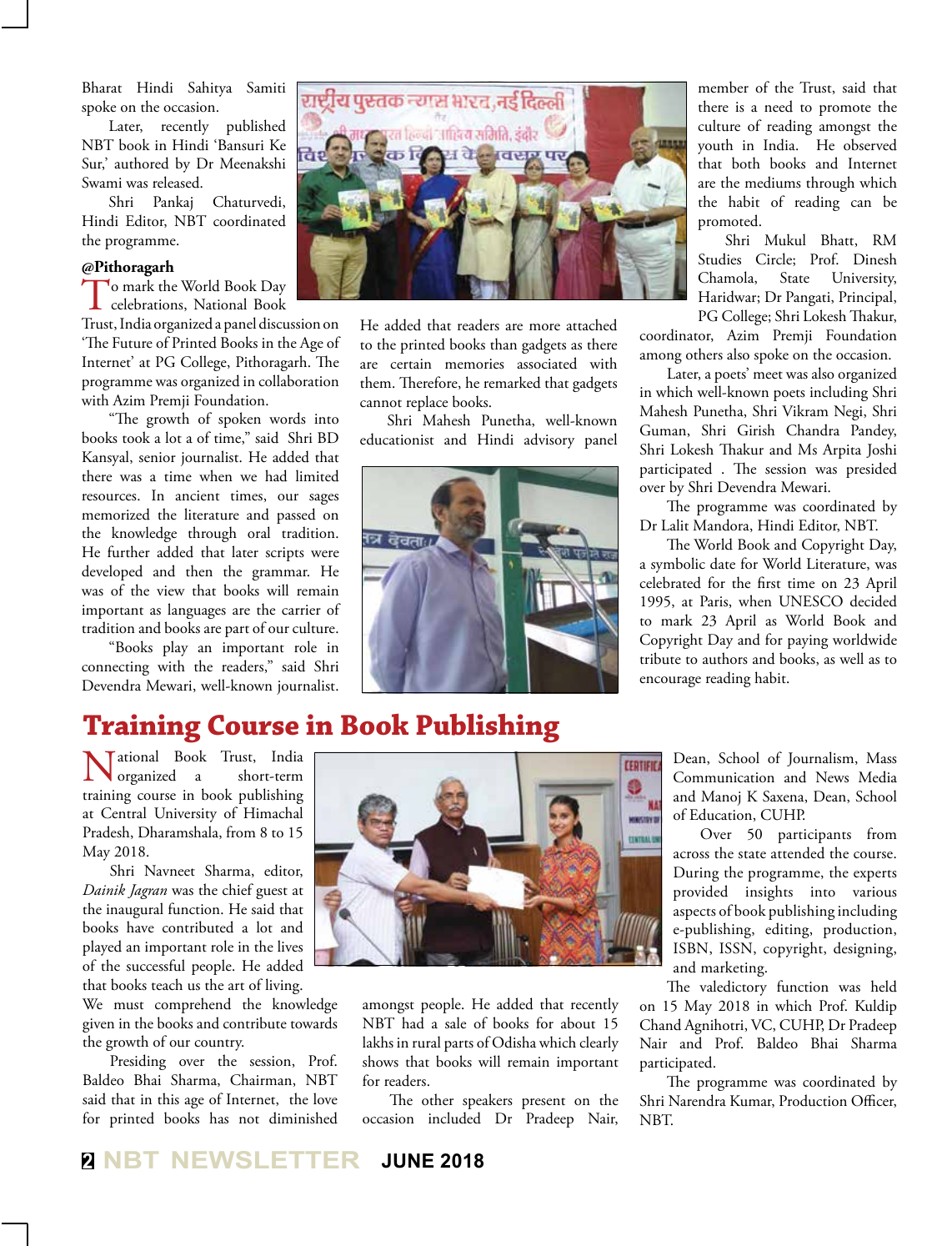# **London Book Fair**

 $\prod_{i=1}^{n} \text{Median}$  Book Trust India participated in the set of  $I_n$ 47th edition of London Book Fair held from 10 to 12 April 2018.

This year, the Fair focused on crime fiction and audiobooks. Publishers from over 120 countries participated in the Fair. Besides, over 25,000 delegates from across the globe participated in over 200 professional events like panel discussions, seminars and training sessions.

The Baltic countries including Estonia, Latvia and

Lithuania were the Market Focus for 2018. Twelve of the most prominent and engaging writers from Estonia, Latvia and Lithuania

including Kristina Sabaliauskaitė (Lithuania), Nora Ikstena (Latvia) and Mihkel Mutt (Estonia) participated in the Fair. Over 25 events celebrating literature and publishing in Estonia, Latvia and Lithuania across LBF and an exhibition of illustrations from the Baltic Countries in the Children's Hall were organised.

Poetry which is one of the most dynamic areas of publishing was also one of the prominent features of the Fair. The special Poets' Corner and



exhibition of poetry collections was also put up at the Fair. Imtiaz Dharker was the Poet of the Fair who interacted with the



booklovers at #LBFLive studio.

A collective exhibit of books from India was put up at the Fair where more than 200 titles in English and Hindi representing the works of 20 Indian publishers including NBT were displayed. Several dignitaries including Shri Srinivas Gotru, Minister (Press Information & Culture), High Commission of India, visited the NBT stall.

London Book Fair is the global marketplace for rights negotiation and the sale and distribution of content highlights

the latest trends in the industry and also sets the tune for the future. It also reflects on the importance of literature in society

and social changes in the modern world, wherein renowned authors and industry leaders share their views.

Dr Rita Chowdhury, Director who represented NBT at the Fair, had wide ranging discussions with various publishers as well as officials of the international book fairs. Amongst other things she discussed the importance of New Delhi World Book Fair as an opportunity to explore the book markets of Asia and also to source contents from India and other Asian countries.

# **Tehran International Book Fair**

National Book Trust, India participated at the 31st edition of Tehran International Book Fair held at Imam Khomeini Grand Prayers Ground, Tehran, Iran from 2 to 12 May 2018.

This year, Serbia was the guest of honour and and Tunis, the capital of Tunisia was the Special City Guest at the Fair. Serbia displayed over 300 titles books on Serbian literature, history, art, tourism at the Serbian stand.

Over 30 Serbian officials, writers, poets, publishers, journalists among others participated in the Fair.

More than 2500 Iranian publishers



and 500 publishers from 53 countries including Italy, Germany, China, Hungary, Austria, Russia and Iraq participated in the Fair. The theme of the Fair was "No, to

Not Reading Books." During the Fair, over 250 literary and cultural events were organized including book review sessions, face-to-face meetings with Iranian authors, lectures, discussions and writing workshops. In this edition of the TIBF, over 250 sessions of the kind were staged.

The Trust displayed more than 300 books on science & technology, Gandhi, Tagore, textbooks, children's books, selected from

various publishers across the country. Shri Shri Anuj Bharti, Asst. Director

(Production) and Bratin Dey (Bangla Editor) represented NBT at the Fair.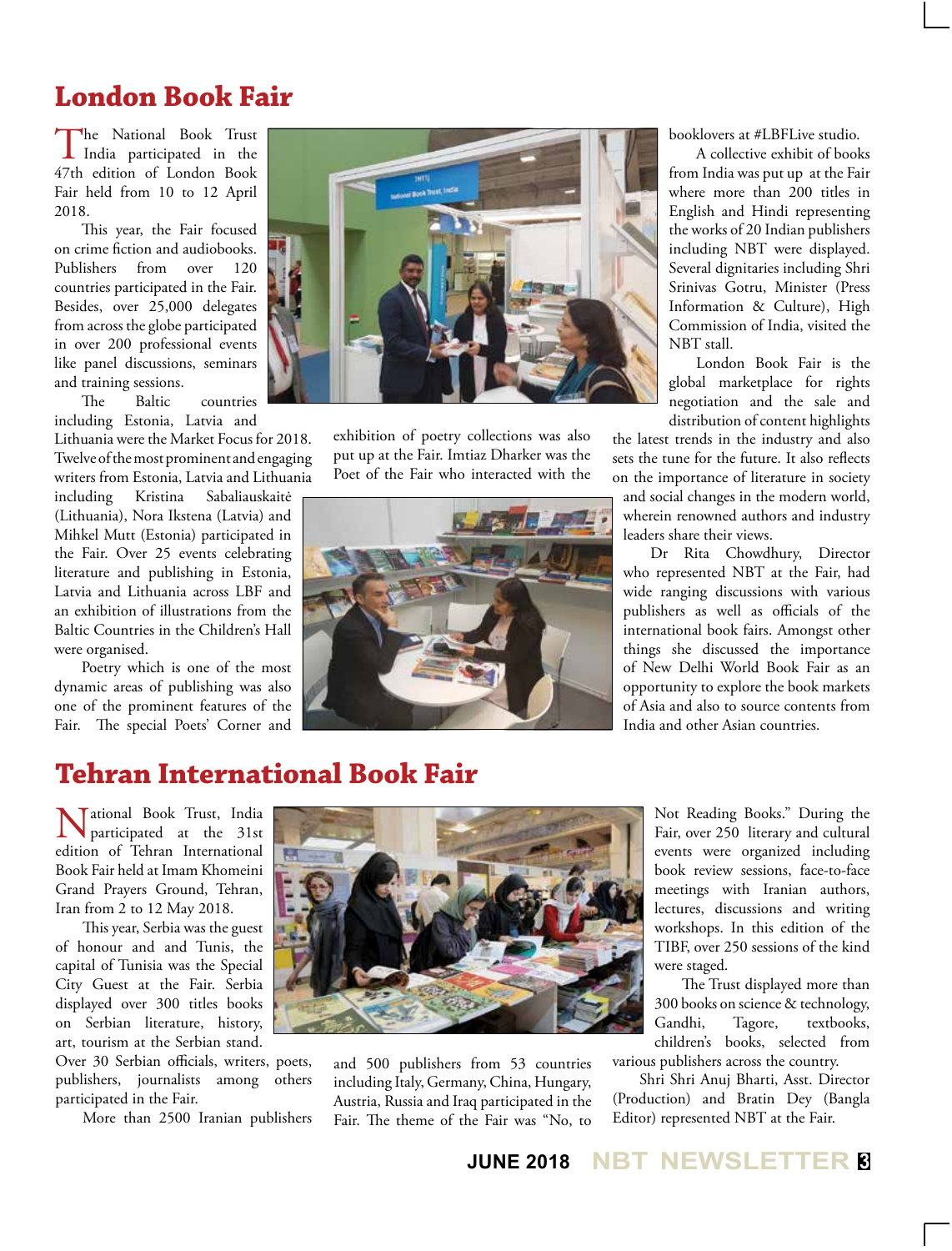# **Abu Dhabi International Book Fair**

National Book Trust, India participated in the Abu Dhabi International Book Fair held at ADNEC, Abu Dhabi from 25 April to 1 May 2018.

Abu Dhabi is celebrating 2018 as the Year of Zayed, and this was the theme and flavour of ADIBF 2018.

Poland was the Guest of Honour at the Fair. A wide range of authors, intellectuals and artists discussed Poland's rich literary and cultural traditions. Over a thousand years of Polish culture, with a particular focus on the last

hundred years of Poland's independence, was reflected in presentations on the golden classics of Polish literature and works by Polish Nobel prize laureates, as well as discussions of works by the contemporary writers invited to participate in the ADIBF.

The Illustrator's Corner was part of the Abu Dhabi International Book Fair's strategy to make its halls and open spaces a hub for knowledge, creativity, and innovation in the field of bookmaking. This corner drew on the diverse experiences of a selected group of talented illustrators from all over the world who are interested in fostering an understanding of the images that accompany books.

The India Pavilion at ADIBF 2018 included about 20 Indian publishers comprising Capexil and other private publishers, and led by NBT India.

The India Pavilion was inaugurated on the morning of 25 April 2018 by H.E. Navdeep Singh Suri, Hon'ble Ambassador



of India, Embassy of India at Abu Dhabi. He was accompanied by Prof. Baldeo Bhai Sharma, Chairman NBT India; Mr Ramesh Mittal, Ex-President Capexil; Mr Naveen Gupta, President FIP, among other officials from India.

The Hon'ble Ambassador was delighted to see the Indian presence at



ADIBF and the range of books being displayed for the benefit of Indian as well as Emirati readers and visitors. The Hon'ble Ambassador, while giving an interview with the local media present for the inauguration, also mentioned that he was happy to know that India is proposed to be the Guest Country at ADIBF 2019, and he was sure that NBT India along with all Indian publishers will put up a big show next year.

The National Book Trust, India participated at the

ADIBF 2018 with a collective display of books from India from over 35 Indian publishers. The NBT India stall had books in all Indian languages as well as in English across a wide range of subject areas and genres. Donning the Indian tri-colour, the NBT India stall attracted a large number of visitors and school children who were happy to have a glimpse of Indian books in Hindi and Urdu in the UAE.

The NBT delegation led by Prof. Baldeo Bhai Sharma, Chairman, NBT also met Mr. Ahmed bin Rakkad Al Ameri, Chairman of the Sharjah Book Fair Authority, at Sharjah, regarding their presentation as Guest Country at the 2019 edition of NDWBF. Prof Sharma also presented a set of NBT publications to the Indian Ambassador.

Mr Kumar Vikram, English Editor and Ms Kanchan Wanchoo Sharma, Assistant Director (Exhibitions) represented NBT at the Fair.





**<sup>4</sup> NBT NEWSLETTER JUNE 2018**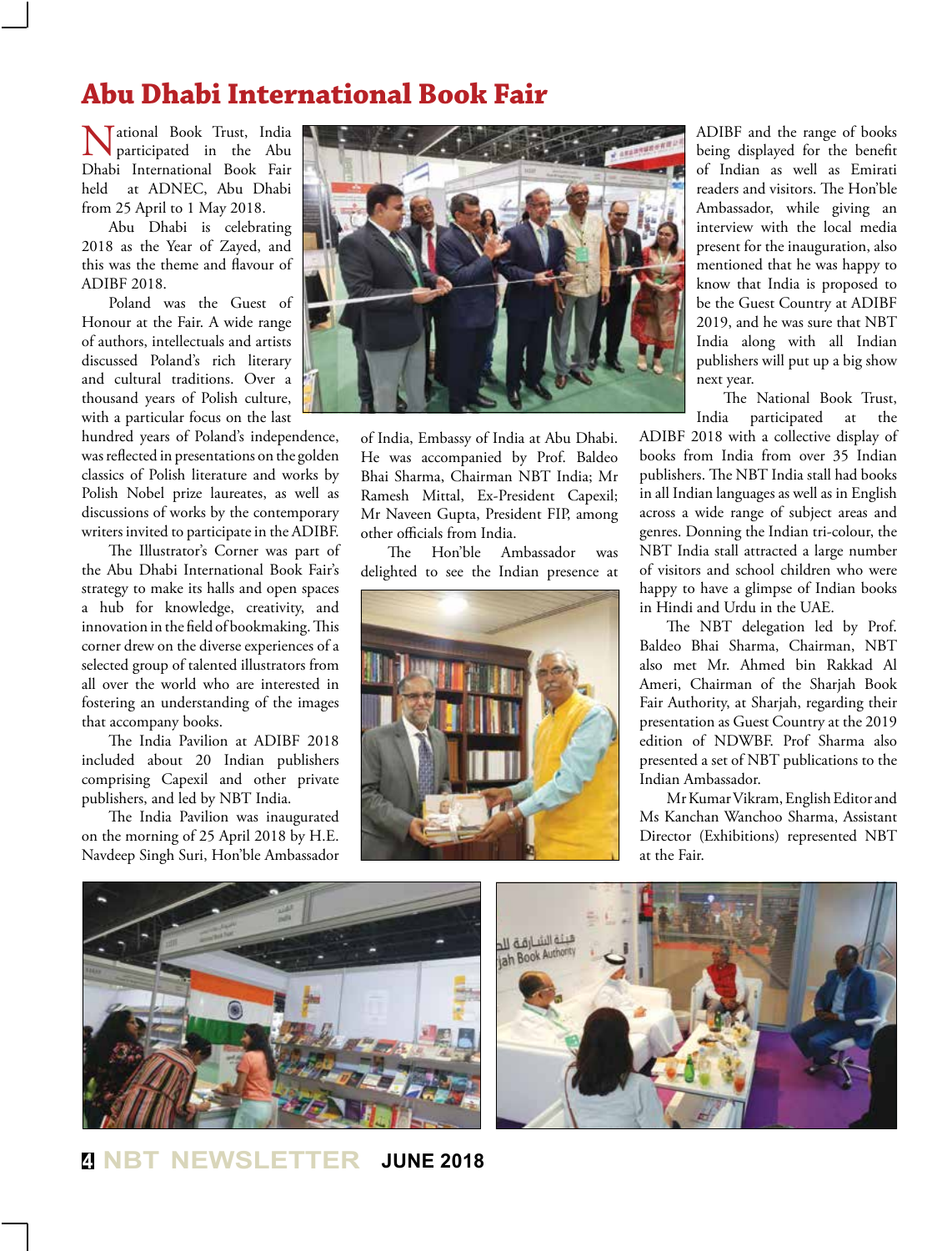# **Excerpts**

NBT India has recently<br>published a book entitled published a book entitled *Gopal Krishna Gokhale: Select Speeches and Writings* by Shri Krishnan (ed.). Herein we reproduce excerpts from the chapter 'Female Education in India', a paper read by Gokhale at the Educational Congress in 1897.

A wide diffusion of female education in all its branches is a factor of the highest value to the true well-being of every nation. In India it assumes additional importance by reason of the bondage of caste and custom which tries to keep us tied down to certain fixed ways of life and fixed modes of thought, and which so often cripples all efforts at the most elementary reforms. One peculiarity of the Indian life of the present day is the manner in which almost every single act of our daily life is regarded as regulated by some religious notion or another. We must eat, and sleep, and even stand, and sit, and walk only in accordance with certain religious beliefs, and the slightest departure from the accepted ideas in these matters is understood to increase the difficulties in the path of our salvation. And, naturally, these ideas have a far stronger hold on the minds of women than of men, all who know anything of Indian women know that the turn of their mind is intensely religious—a result due in no small measure to their being shut out from all other intellectual pursuits. And this combination of enforced ignorance and overdone religion not only makes them willing victims of customs unjust and hurtful in the highest degree, but it also makes them the most formidable, because the most effective, opponents of all attempts at change or innovation. It is obvious that, under the circumstances, a wide diffusion of education, with all its solvent influences, among the women of India, is the only means of emancipating their minds from this degrading thralldom to ideas inherited through a long past and that such emancipation will not only restore our women to the honoured position which they at one time occupied in India, but will also facilitate, more than anything else, our assimilation of

those elements of Western civilisation without which all thoughts of India's regeneration are mere idle dreams, and all attempts at it foredoomed to failure. The solution appears simple enough, and yet no problem in India is surrounded with greater difficulties or requires a more delicate and patient handling. ...

You have long left behind the period when it was necessary for anyone to demonstrate to you the necessity of vindicating the dignity of female education. And practically, at the present day, the highest education which this great country of yours can provide in the different sciences and arts is freely available to your women, and is freely availed of by them. It is true that the lingering bigotry of men still tries here and there to throw small obstacles in your way, but they are, comparatively speaking, of little importance. If, for instance, men will not allow you to be called Senior Wranglers, that only enables you to claim a higher distinction—that of excelling Senior Wranglers. The freedom to acquire knowledge, and secure the culture of mind that knowledge brings, is enjoyed in this country by men and women in an equal degree, and if any individual fails to take due advantage of this freedom the responsibility for such neglect belongs to that individual, or that individual's guardians, and to no one else. In India, however, the state of things is entirely different. The position there cannot be better described than in the words of Lord Ripon's Education Commission, which ran thus:

"The social customs of India, in regard to child-marriage and the seclusion, in which women of the well-to-do classes spend their married life in most parts of the country, create difficulties which embarrass the promoters of female education at every step. The duration of the school-going age for girls is much shorter than that for boys. It usually terminates at nine and seldom extends beyond the eleventh year. At so early an age all girls' education is scarcely begun; and in very few cases."

"Has the married child the opportunity of going on with her education after she

leaves school?" I must state here that this description does not apply to the Brahmins in Bengal, who, though Hindus by race, have broken from all Hindu traditions, and have cut themselves off from the Hindu community. It does not apply to the Parsees and the Native Christians. These three classes no longer suffer from the evils of early marriages, or, rather, early betrothals, and there is no enforced seclusion of married women among them; but, after all, numerically speaking, they are a mere drop in the Ocean. The description is essentially true of the whole Mahomedan community, and of the vast bulk of the Hindu community.

And yet, so far as the Hindus are concerned, their women occupied a much more honoured and dignified position than this at one time. There is no doubt whatever, as stated by Dr. Bhandarkar, the foremost Sanskrit scholar in Western India at the present day, that in very old times Indian women were not debarred from the highest education. In the Vedic period the remotest past of which we have any record—about five thousand years ago they were among the inspired writers of sacred hymns, on which our religion is based. In the Upanishads—philosophical writings subsequent to the Vedas—they are mentioned as taking part in the discussion of the assemblages of learned Rishis, in which the highest problems about the world and the Supreme and the Individual Soul were discussed. In our great epic poems—descriptive of a period subsequent to the Upanishads, but still considerably anterior to the Christian era—they are represented as going through a regular course of education, of which drawing, music, and even dancing (which is now considered degrading) formed part; they mixed freely with men and entered into learned discussions with them on spiritual and other difficult subjects. When Buddhism took its birth in India by way of protest against the sacrificial and ritual part of Hinduism; we find women actively assisting the reform which Buddha had inaugurated, and discussing with him abstruse points about duty, virtue and absolution.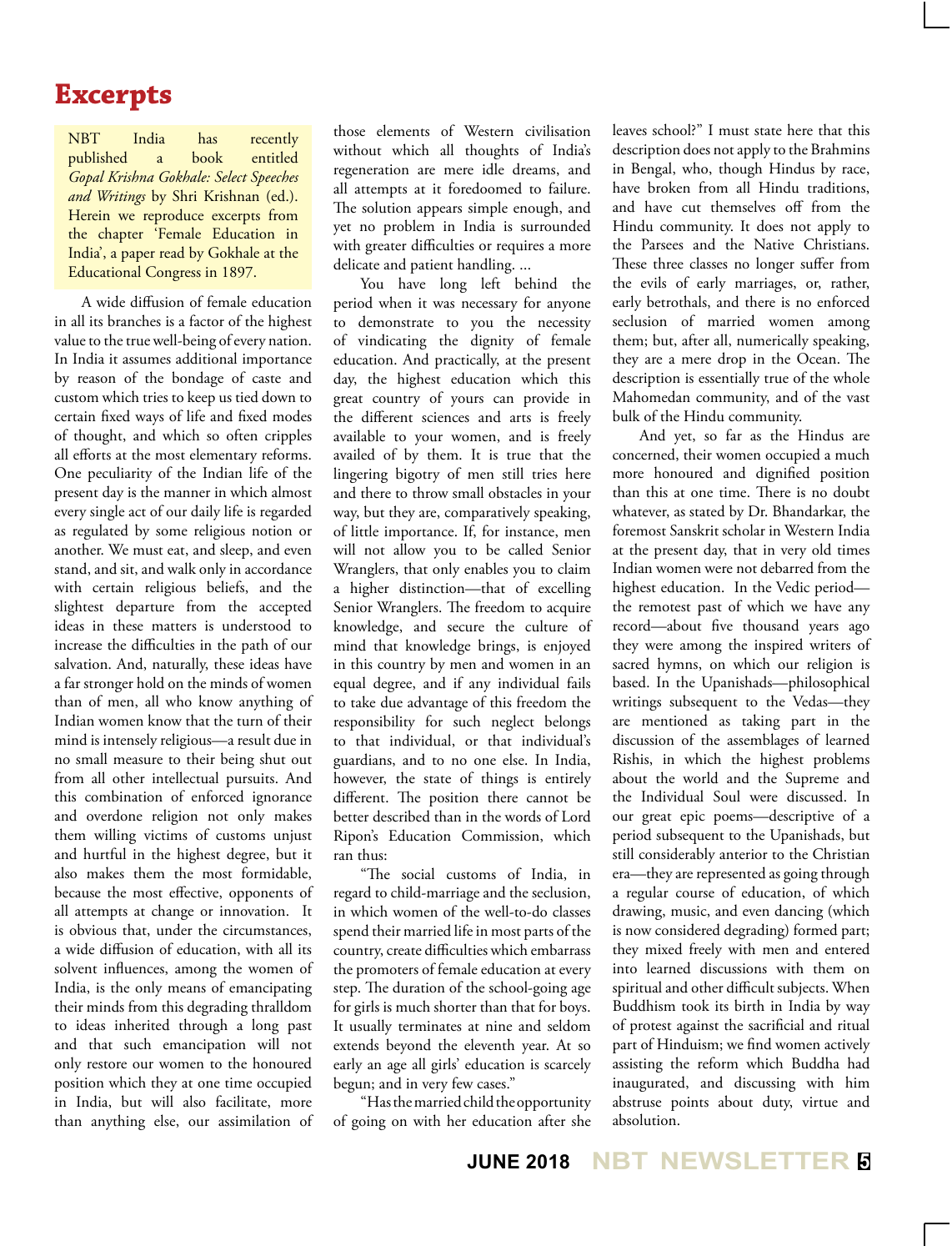# **Books on Environment**

World Environment Day is celebrated every year on 5 June to raise global awareness to take positive environmental action to protect nature and the planet Earth. Established by the United Nations General Assembly in 1972, it is run by the United Nations Environment Programme (UNEP). NBT India has published a number of books on environment and pollution to spread awareness among people belonging to different age-groups. Some of those books are listed below.

## **Coastal Hazards**

H N Srivastava Written in a simple language, the book not only describes the coastal environment but also the many hazards, as

advances in forecasting



and the early warning systems being used. 978-81-237-5452-9; Rs 70

## **Our Environment**

Laeeq Futehally

Written in an easy and lucid style, the book looks at the varied natural environment of our country in all their contours of utility and aesthetic appeal. The author emphasises, without being averse to the needs of man's dependence on Nature, that most of the damage inflicted on the environment is unwittingly done. 978-81-237-0036-6; Rs 90

## **The Planet Earth**

S M Mathur

The book, besides giving physical data of the Earth, gives a concise account of the broad physical features of the globe such



as oceans, mountains, rivers and lakes. 978-81-237-5858-9; Rs 45

# **Ecology and Sustainable Development**

P S Ramakrishnan Discusses community participation in natural resource management, which is linked to sustainable management of natural and humanmanaged ecosystems, with concern



for sustainable livelihood of rural societies in the short-term, and sustainable development of the region as part of a long-term plan.

978-81-237-5257-0; Rs 145

# **Energy**

A K Bakhshi The importance of energy in our daily life can never be overemphasised particularly in today's world when fossil fuels are in danger of being

depleted. There is practically no activity which does not involve the transfer or transformation of energy. This book discusses its various aspects including the consequences of production and utilisation of energy on our environment. 978-81-237-1458-5; Rs 55

# **Endangered Animals of India and their Conservation**

S M Nair

Public awareness about the rich wildlife heritage of our country, the factors affecting the survival of the species and an understanding of how we can contribute to

their well-being are the keys to successful conservation. This edition provides basic information on the rare and endangered animals of India and their conservation. 978-81-237-0187-5; Rs 65

## **Environmental Pollution**

N Manivasakam This book, while discussing the general nature of pollution, also examines in detail some of the major areas of pollution like air, water and soil, including thermal radiation and

noise pollution and their deleterious impact on man and environment alike. 978-81-237-1034-1; Rs 100

**Minerals, Mines and Environment in Human Life** 





Minerals are essentially a part of nature, used for making various industrial products,

as well as required in the technologies for protecting and preserving the environment. However, there is an endless conflict between the industries and the environmentalists. This book seeks to bridge all



the gaps between the mining industries and the environmentalist groups and clear the confusion in the minds of all the stakeholders by treating the subject through a blend of geology, social science and environmental science. 978-81-237-6733-8; Rs 90

## **Ocean Science and Technology** A K Malhotra

An introduction to the basic principles, techniques and methods involved in offshore oil and gas production and explanation of how offshore platforms and terminals, harbours and



ports are designed and operated, apart from the problems encountered in laying submarine pipelines and controlling oil pollution.

81-237-0140-3; Rs 80

# **Our Water Resources**

Rama

This book provides information on India's water resources derived largely from rainfall, which is generous but uneven in its distribution over time and place. This necessitates the need for gigantic projects for the control, storage and transfer of the available supply.

978-81-237-0803-4; Rs 45

## **Petroleum: An Introduction**

Vijay H Pandya The book is an introduction to the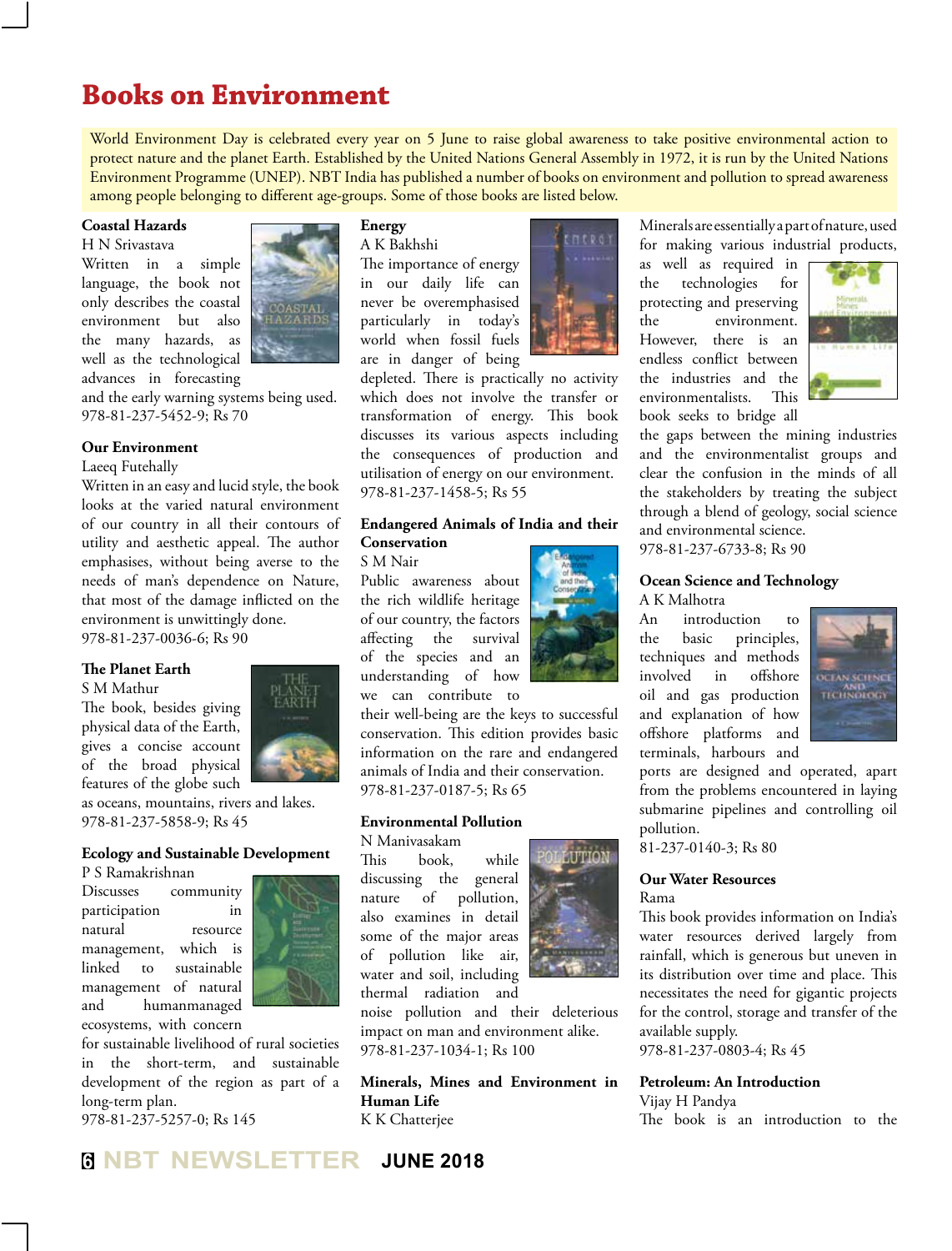world of petroleum, its history and formation, the methods of drilling, various petroleum products, its benefits to humankind, its impact on environment, and the search for alternate fuels. 978-81-237-5998-2; Rs 60

# **Plastics: A Threat to Mankind**

Chintan

This book explains the impact of plastics on the environment, human health and economy, and describes what all is being done to reduce our dependence on the plastics, which will



PETROLEUM

eventually be beneficial to the mankind in the long run.

978-81-237-4629-6; Rs 45

## **Primer on Characterising Biodiversity**  P S Ramakrishnan

Biodiversity is all about understanding Nature and being a part of it. This volume looks at its transdisciplinary dimensions which real-life examples from the rural and tribal traditional ecological knowledge on conserving biodiversity and revering Nature through traditional practices, which the modern world is ignoring or trying to modify.

**Primer on Sustaining Agrobiodiversity** 

To the scientific community, agrobidiversity implies crop diversity at the species level and arising therefrom is

978-81-237-5975-3; Rs 60

# **Primer on Forest Biodiversity**

P S Ramakrishnan

**for Food Security**  P S Ramakrishnan

This volume emphasizes upon ecological, social, economic and cultural dimensions of forestry, taking a trans-disciplinary approach towards forest biodiversity conservation and linked sustainable forest management. 978-81-237-6301-9; Rs 70



cover and to inevitable consequences in the form of erosion, floods and drought. This book analyses the human interference leading to the highly degraded status of



the same today and suggests measures for its eco-restoration. 978-81-237-6568-6; Rs 145

# **We Breathe and Drink Poison**

N Manivasakam

Beginning with the general nature of pollution, the book discusses the major areas of pollution like air, water and soil and how thermal radiation and noise pollution are casting an impact on man and his



environment, posing a danger to all living beings.

978-81-237-1488-2; Rs 90

## **Water: The Matrix of Life** K K Mishra

The astonishing properties and role of water as the 'matrix of life' have been presented in a semitechnical style. This book provides a deeper understanding of the



most ubiquitous marvel of Nature. 978-81-237-3314-2; Rs 50

# **Wind Energy**

Suneel B Athawale

This book, through diagrams and illustrations, introduces the readers to this non-conventional source of energy and explains how wind energy can be converted into mechanical and electrical energy by windmills for supplementing our energy needs.

978-81-237-0679-5; Rs 75

# **Environmental Ethics and India's Perspective on Environment**

Niranjan Dev Bharadwaj In discussing the importance of environmental ethics in our life, the book reflects on how traditional Indian thought and wisdom understood the importance of this



relationship and essentiality of the sense of universal responsibility towards the environment.

978-81-237-8142-6; Rs 160





and the immense potentialities of water around our shores for exploring and utilising them for the prosperity of our

**The Cultural Cradle of Biodiversity** 

agriculture for ensuring future food

P S Ramakrishnan The book considers a

people.

security for all.

978-81-237-6362-0; Rs 60

book introduces us to the science of oceanography

978-81-237-0468-5; Rs 75

range of issues based on the concept of the 'sacred' in an eco-cultural context, emphasising upon the role of natural cultural landscapes as the basis for humans to have a cultural identity of their own.

978-81-237-5361-4; Rs 150

## **The Ailing Forests of India**  C K Karunakaran

In pre-historic days, the forests extended over the entire country. The original inhabitants mostly lived as denizens of the forest. Later on, greed and a growing population led to progressive shrinkage of our forest